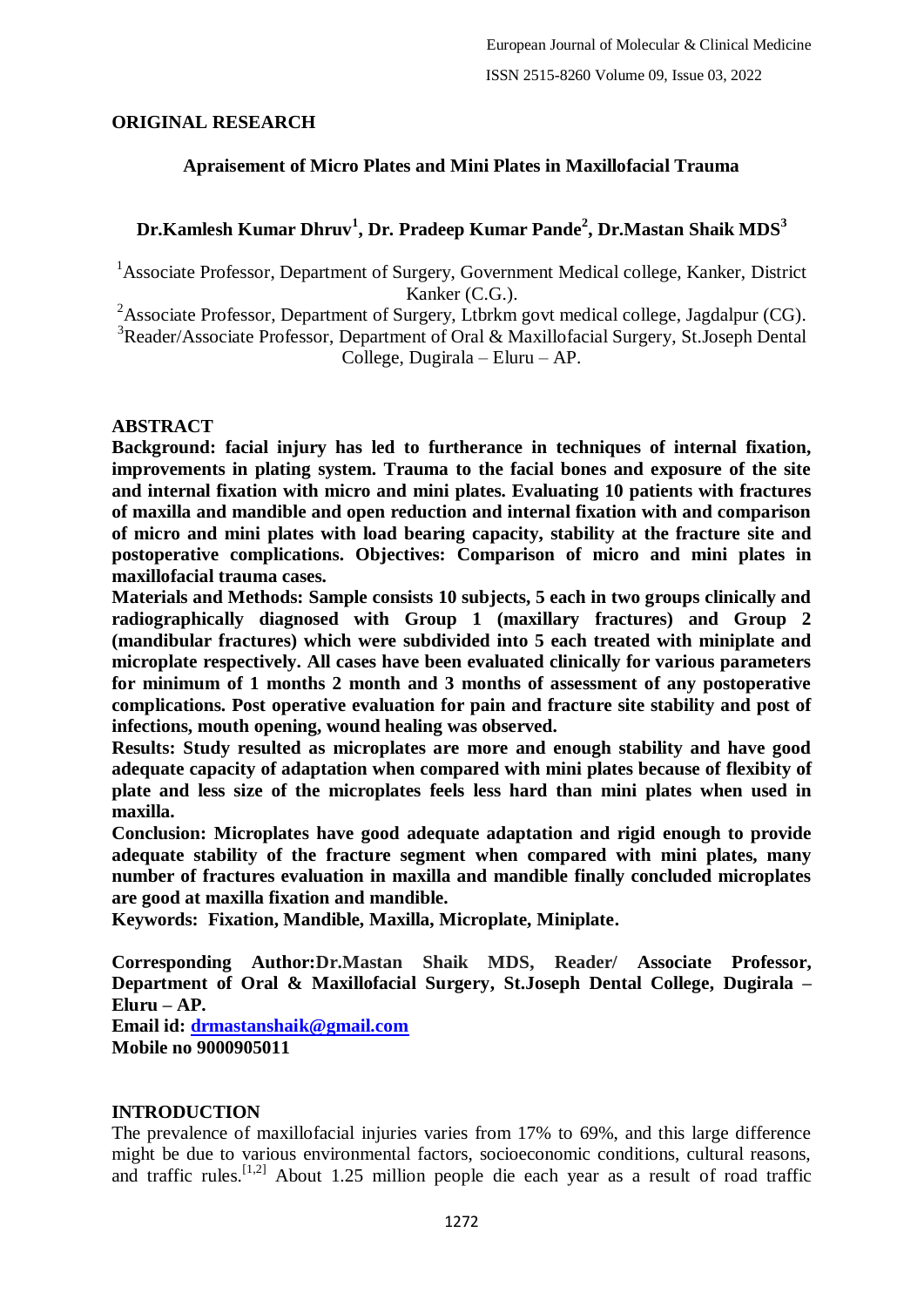accidents (RTAs) out of which the frequency of all-terrain vehicle collisions and motor cycle accidents constitute about 32% with 8% of maxillofacial injuries, mean age being 31 years with more male victims over female.  $[3-5]$ 

Feller et al. performed biomechanical studies and suggested that a combination of miniplate and microplate provided sufficient stability for complication-free healing of fractures. Gupta et al. studied the bite forces with such combination and confirmed the findings of the Feller.<sup>[6,7]</sup> This was, in fact, an effort to advocate the minimum use of hardware. This effort must have minimized the metal leaching also. The size of hardware should be optimized not only to resist the masticatory stresses, to provide sufficient stability to the bone segments and restoration of normal masticatory function but also to leaching of metal.

Evans et al performed their studies and suggested the role of miniplates and microplates in treatment of mandibular and midfacial fractures.[8] Microplates are used for internal fixation of MFFs as they require less manipulation and are associated with lower likelihood of iatrogenic damage than miniplates that justifies the ability to maintain anatomic apposition of the bone segments, which translates into functional and aesthetic results jeopardizing the fracture stability and the cost of system.<sup>[9,10]</sup>

Hence, we decided to conduct a clinical prospective study to evaluate of microplates over miniplate osteosynthesis in terms of occlusal stability, wound healing, post operative infections.

# **MATERIALS & METHODS**

The study group in this investigation consisted of 10 treated patients who presented to the Department of Oral and Maxillofacial Surgery, St. Joseph Dental College, Eluru for surgical fixation of maxilla and mandible with micro and mini plates.

## **RESULTS Table 1: Maxillary site Site of the maxillary fractures** 1. infra orbital rim Male / female 1 2. zygomatic complex Mini plates 1 2 3. supra orbital rim 1

# **Table 2: mandibular site**

| Site of the mandibular fractures |               |
|----------------------------------|---------------|
| 1.Symphysis                      | Male / female |
|                                  |               |
| 2. Angle Mini Plates             |               |
| 3. Parasymphysis                 |               |
| 4. Body                          |               |

A total of 10 patients were evaluated. Distribution was on the basis of the type of maxillary and mandibular fracture [Table1 and 2], treated with mini/microplate. Group 1A-Maxilla (Miniplate), Maxilla (Microplate/ mini plates), Mandible- (Miniplate/micro plates), Statistically significant values in terms of palpability Maxilla (Microplate) and Mandible (microplate). When load bearing capacity and was measured with occlusion stability for three months postoperatively in all groups, it was insignificant in the first month for microplate groups, which was less compared to the miniplate groups due to occlusal self-adjustability.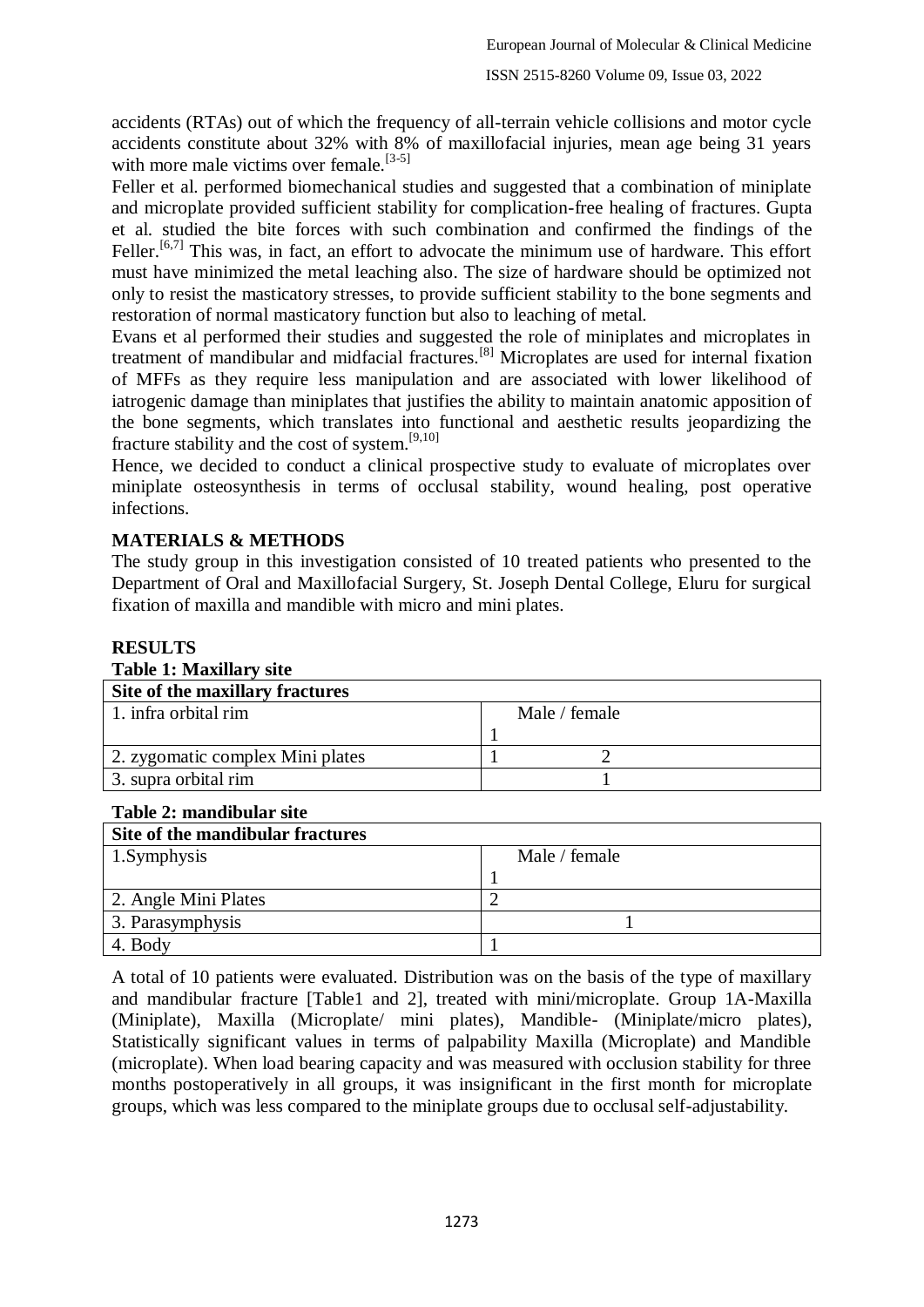European Journal of Molecular & Clinical Medicine





#### **DISCUSSION**

Anand et al,  $[11]$  reported that the assessment of the fracture stability showed favorable results, whereas one (10%) patient from each study group had mild occlusal derangement; moreover, two patients in the miniplate group developed infection. Kumar et  $al$ ,  $[12]$  observed that patients treated with locking plate/screw system postoperatively generated more bite force compared to those treated with conventional miniplate screw system. However, they have not highlighted the significance of their findings in statistical terms. The increase in bite force may be due to mechanical advantage provided by locking plate.

We performed a study in 10 patients dividing them into two main groups treated with miniplate and microplate in maxillary and mandible on the parameters such as pain, facial asymmetry, occlusion, wound dehiscence, need for postoperative MMF, and mouth opening. Follow-up was carried out till 3 months. In our study, pain persisted for both groups, maxilla and mandible, treated with miniplate and microplate which was same till the 1st week and 2nd week and gradually pain decreased till the end of the  $3<sup>rd</sup>$  month postoperatively. No statistically significant difference was found among these groups. no significant difference in pain in their studies treated with mini and microplate. We found the use of microplates can be considered in the management of facial fractures indicating minimum use of hardware, less bone plate ratio, fracture stability, less wound dehiscence, and adequate strength at the fracture site and resulting in reduced risk of nerve damage.The maximum occlusal force is reduced with fractures within the masticatory system, so the measurement of the biting force was used to compare between different plating systems in the management of mandibular fractures and to determine the rate of recovery of the biting force to the normal functional range.[11,13]

Complications of the included studies were recorded within the acceptable level associated with the traditional techniques of ORIF, without significant difference between both the microplate and miniplate groups. Although the cost is the main disadvantage of titanium microplates, they have better mechanical properties and smaller dimension and less cost than resorbable plates.

#### **CONCLUSION**

All the procedures were performed by using a standard method to accomplish the evaluation of micro plates and mini plates. In microplates have high holding capacity were found for internal fixation of simple, minimally displaced, isolated mandibular fractures, 1.5 mm microplates are rigid enough to provide adequate stability to the fractured segments which is comparable to miniplates in the isolated fractures of mandible and should be preferred over miniplates.